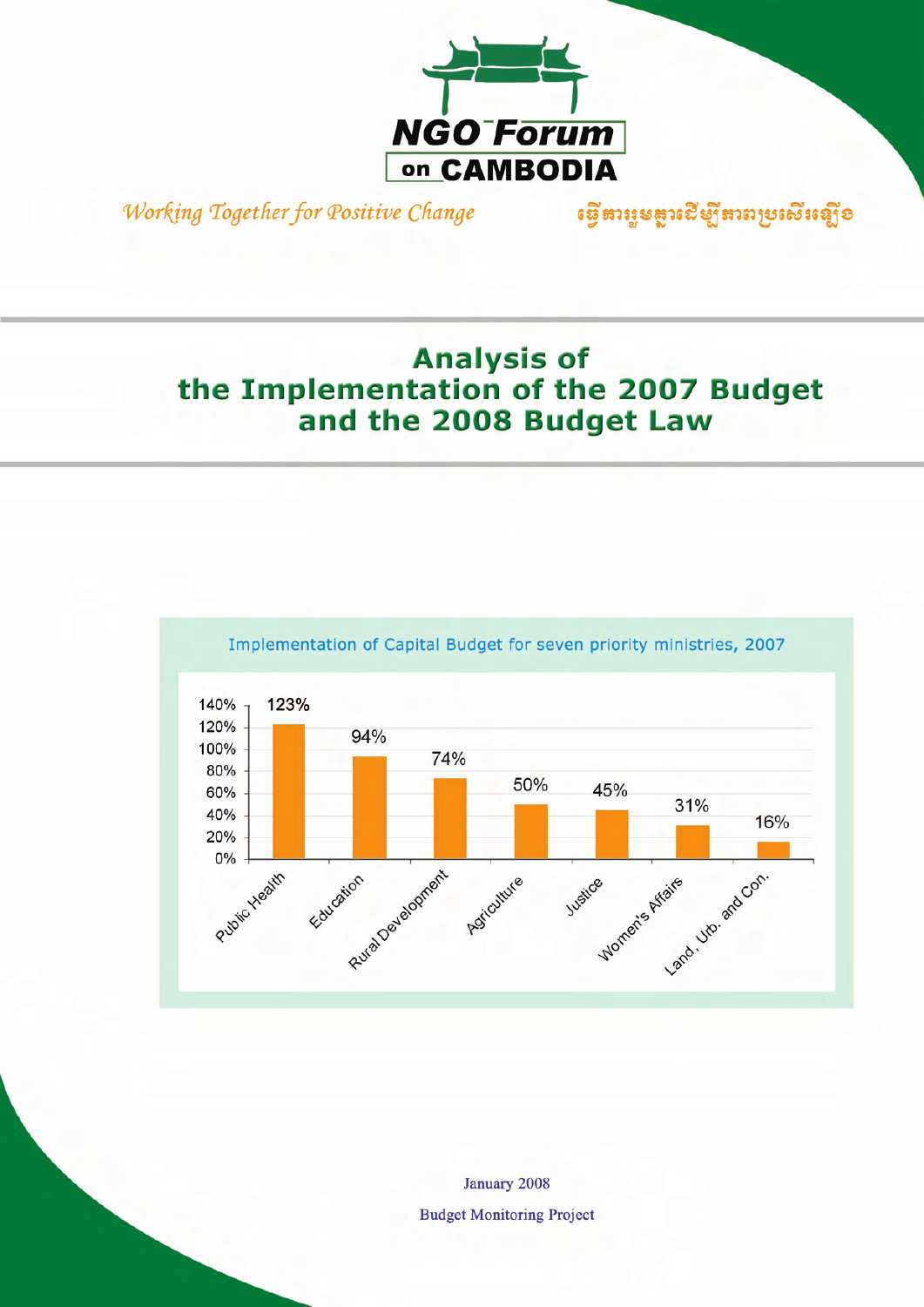## **ANALYSIS OF THE IMPLEMENTATION OF THE 2007 BUDGET AND THE 2008 BUDGET LAW[1](#page-1-0)**

*Where are the planned expenditures for improving the livelihoods of the rural poor?* 

### **SUMMARY**

The Royal Government of Cambodia (RGC) is a large and complex institution. Every year, it raises and spends hundreds of millions of dollars. Government's control over the level and allocation of public spending is its most important tool to achieve its goal as stated in the National Strategic Development Plan 2006-2010: "Poverty Reduction in the fastest possible manner is RGC's foremost priority". In order to prioritize poverty reduction expenditure, the RGC identified seven ministries as priority: i) Ministry of Education, Youth and Sports; ii) Ministry of Health; iii) Ministry of Women's Affairs; iv) Ministry of Agriculture, Forestry and Fisheries; v) Ministry of Rural Development; vi) Ministry of Land Management, Urban Planning and Construction; and vii) Ministry of Justice. Granting these ministries the label of 'priority' raises the expectation that their budgets will be given precedence over 'non-priority' sectors. For instance, it is reasonable to expect that budgets of priority ministries will receive first priority in case there is additional money available from the National Budget.

This analysis assesses the allocations of the 2008 National Budget and the implementation of last year's budget. The analysis draws two important conclusions: the first conclusion is that actual capital expenditure in 2007 differs significantly from the budgeted amounts, especially for two ministries which are important for improving the livelihoods of the rural poor. In 2007, the Ministry of Rural Development and the Ministry of Agriculture, Forestry and Fisheries spent 23 million US\$ less than originally foreseen in their 2007 capital budget.

The second conclusion is that Government's Budget Plan for 2008 is not yet sufficiently linked to Government's objective of reducing poverty in the fastest possible manner (NSDP 3.09). Although the Royal Government does prioritize health and education spending, spending on agriculture, rural development, justice, women's affairs, and land management, urban planning and construction are not systematically prioritized.

*To manage its public finances, the legislature passes the Budget Law which is a statement of the Royal Government's planned receipts and expenditures for one year. This money comes from taxes, fees and fines, donor aid, and a variety of other sources; it goes towards the operations of government: paying civil servant salaries in ministries, schools, hospitals and police stations, for example, and investing in roads, irrigation, sanitation etc. In short, how this money is raised and how it is spent affects everyone in Cambodia.* 

When analyzing expenditures a distinction is made between current and capital *expenditure. Current expenditure is expenditure on goods and services consumed within the current year that need to be made recurrently to sustain the production of services such as wages, salaries, travel costs, allowances and pensions. Minor expenditure on items of equipment, below a certain cost threshold, is also reported as current spending. Capital expenditure measures the value of purchases of fixed assets, i.e. those assets that are used repeatedly in production processes for more than a year. Capital expenditure includes outlays on construction, renovation, and major repair of buildings and expenditure for new or replacement equipment.* 

#### **IMPLEMENTATION OF THE 2007 BUDGET LAW**

 $\overline{a}$ 

Total *recurrent expenditure* in 2007 amounted to USD 695 million. Most ministries spend more recurrent budget than foreseen in the 2007 Budget Law with only the National

<span id="page-1-0"></span><sup>&</sup>lt;sup>1</sup> This article is produced by the Budget Project of the NGO Forum on Cambodia. Contact details: Mr. Ngo Sothath, Development Issues Program Coordinator, [sothath@ngoforum.org.kh](mailto:sothath@ngoforum.org.kh) / 023-994063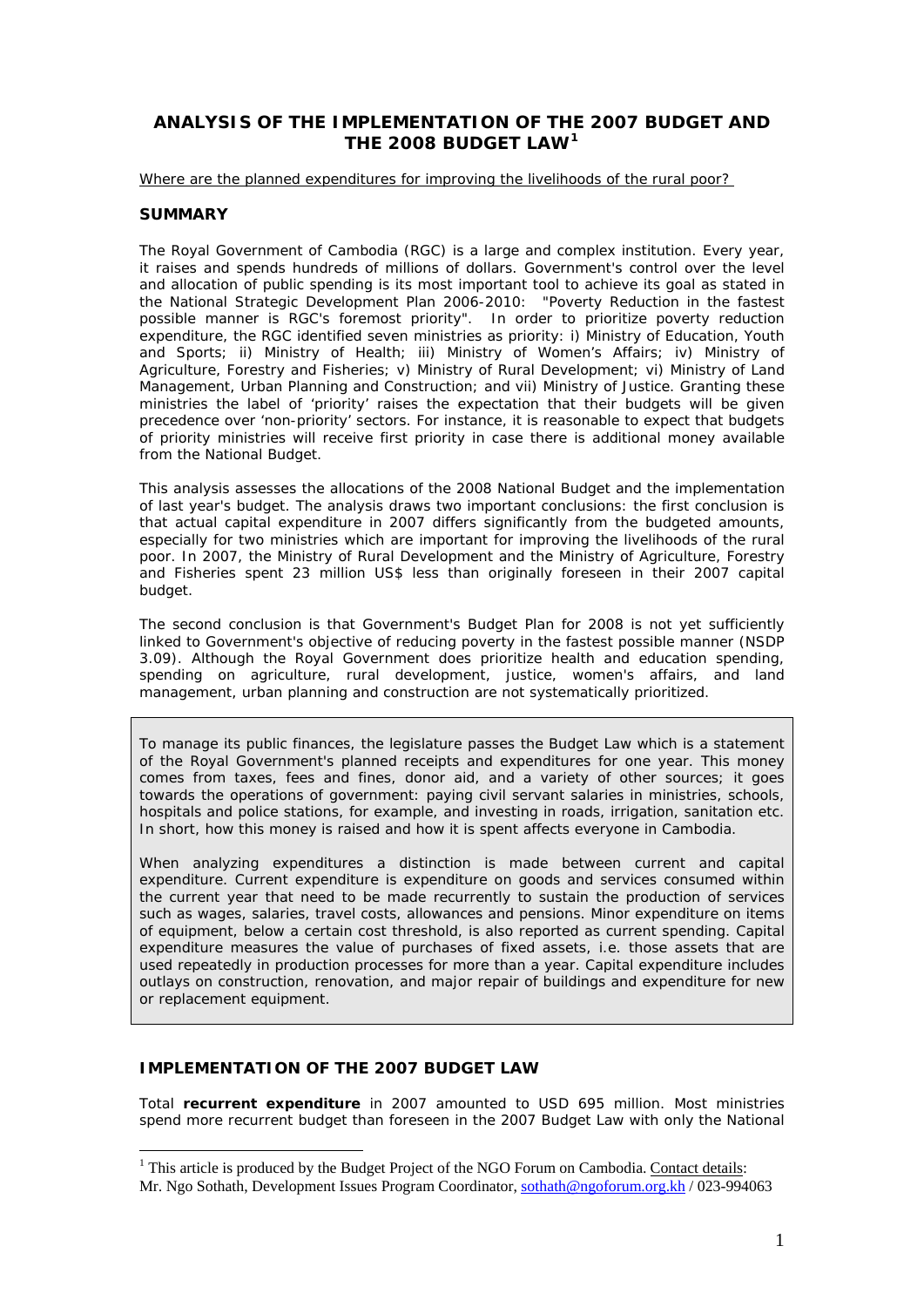Audit Authority, the Ministry of Posts and Telecommunications, the Ministry of Women's Affairs and the Ministry of Justice spending slightly less than budgeted. Of the total overexpenditure of US\$59 million, the majority (US\$ 39 million) was spent by non-priority ministries while US\$ 20 million was spent by priority Ministries (see figure 1 below).





Table 1 below provides a more detailed overview of Government's *recurrent expenditure* in 2007 and ranks the top-ten ministries that over-spent their recurrent budgets most during the year and adds all "priority ministries" that are not already included in this top ten. The figure clearly shows that of the seven "priority ministries" both Education (US\$ 11.2 million) and Public Health (US\$ 8.3 million) received significant budget increases in 2007 but that the other five priority ministries did not benefit from the extra resources that Government had available during 2007. The top-four non-priority ministries that did benefit from the additional resources available to the Royal Government include the: Office of Council of Ministers (US\$ 7.9 million), Ministry of Industry, Mines and Energy (US\$ 7.4 million), Ministry of Foreign Affairs (US\$ 6.2 million), and Ministry of Economy and Finance (US\$ 5.2 million). It can also be seen from table 1 below that the increases received by these Ministries were all higher than the total recurrent budget of the Ministry of Justice for 2007.

|                |                                                | 2007<br>2007<br><b>Expenditure</b><br><b>Budget</b> |         | Over/under<br>expenditure |        |  |
|----------------|------------------------------------------------|-----------------------------------------------------|---------|---------------------------|--------|--|
| <b>Rank</b>    | <b>Ministry / Agency</b>                       |                                                     |         |                           |        |  |
| 1              | <b>Ministry of Education, Youth and Sports</b> | 133.171                                             | 144.382 | 11.211                    | 8%     |  |
| $\overline{2}$ | <b>Ministry of Public Health</b>               | 82,177                                              | 90,545  | 8,368                     | 10%    |  |
| 3              | Office of Council of Ministers                 | 20,732                                              | 28,665  | 7,934                     | 38%    |  |
| 4              | Ministry of Industry, Mines and Energy         | 2,688                                               | 10,086  | 7,398                     | 275%   |  |
| 5              | Ministry of Foreign Affairs                    | 14,659                                              | 20,815  | 6,156                     | 42%    |  |
| 6              | Ministry of Economy and Finance                | 10,850                                              | 16,119  | 5,269                     | 49%    |  |
| 7              | <b>National Election Committee</b>             | 910                                                 | 4,312   | 3,402                     | 374%   |  |
| 8              | Ministry of Interior - General administration  | 6,463                                               | 9,011   | 2,547                     | 39%    |  |
| 9              | Ministry of Social Affairs, Veteran and        | 29,103                                              | 31,637  | 2,534                     | 9%     |  |
|                | <b>Rehabilitation</b>                          |                                                     |         |                           |        |  |
| 10             | National Assembly                              | 16,341                                              | 18,488  | 2,146                     | 13%    |  |
| 13             | <b>Ministry of Rural Development</b>           | 9.088                                               | 9,293   | <b>205</b>                | 2%     |  |
| 17             | Ministry of Agriculture, Forestry<br>and       | 14,506                                              | 14.619  |                           |        |  |
|                | <b>Fisheries</b>                               |                                                     |         | 113                       | $1\%$  |  |
| 22             | Ministry of Land Management, Urban             | 3.923                                               | 3.954   |                           |        |  |
|                | <b>Planning and Construction</b>               |                                                     |         | 31                        | $1\%$  |  |
| 33             | <b>Ministry of Women's Affairs</b>             | 4,000                                               | 3,997   | (3)                       | $0\%$  |  |
| 34             | <b>Ministry of Justice</b>                     | 4,594                                               | 4,550   | (44)                      | $-1\%$ |  |

|  |  |  | Table 1: Implementation of the 2007 recurrent budget (in US\$ thousand) |  |  |  |
|--|--|--|-------------------------------------------------------------------------|--|--|--|
|  |  |  |                                                                         |  |  |  |

In the 2007 Budget Law, as part of the *recurrent expenditure*, the Royal Government budgeted US\$ 139 million under the heading *unallocated expenditure*. In 2007, RGC spent US\$ 63 million less than planned for 2007 and used these funds to finance the recurrent over-expenditure. For details on the expenditure of the budget line "unallocated expenditure", see figure 2 below.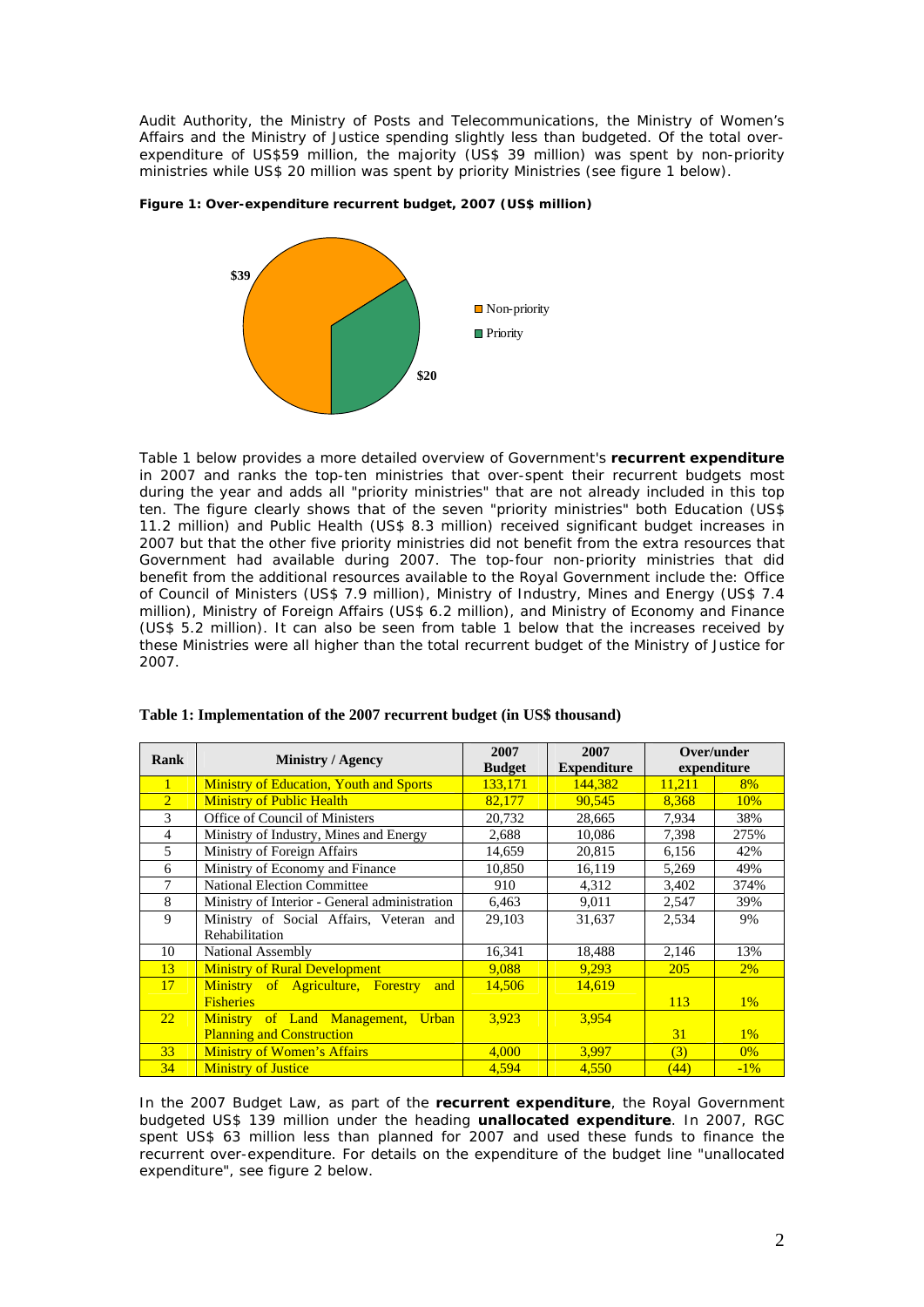There are a number of good reasons for having a budget line for unallocated expenditure (or contingency funds) in the national budget as these may be required to mitigate natural disasters (such as food shortages or flooding) or to have a buffer when development partners do not disburse their aid in time or do not disburse promised aid at all. However, at the moment the use of the unallocated expenditure is at the discretion of the executive as there is no legal requirement that the executive requests permission from the legislature to spend these funds.



*Figure 2: Use of the US\$ 139 Million "unallocated expenditure", 2007 (US\$ million)* 

Total *capital expenditure* in 2007 amounted to US\$ 536 million. Where the implementation figures for the recurrent budget were generally higher than the budgeted amounts for 2007, the implementation figures for the capital budget provide a mixed picture with some Ministries spending no funds at all (like the Ministry of Labor and Vocational Training) and other Ministries spending 16 times more than planned (the Ministry of Economy and Finance). It is also clear from the implementation figures that the priority sectors are in reality not prioritized since three non-priority ministries (1. Public Work and Transport, 2. Economy and Finance, 3. Interior) overspent more than USD 100 million, while the Ministry of Rural Development and the Ministry of Agriculture, Forestry and Fisheries spent USD 23 million less than originally budgeted (see table 2 below).

Of the seven priority ministries only the Ministry of Health spent more than budgeted and the Ministry of Education, Youth, and Sports managed to almost spend its original budget. The implementation figures for the other five priority ministries are far below their target. Especially worrisome is the low capital expenditure in the Ministry of Rural Development and the Ministry of Agriculture, Forestry and Fisheries as they are crucial in increasing public expenditure to stimulate the rural economy, create employment, and reduce poverty (see figure 3).



*Figure 3: Implementation of Capital Budget for seven priority ministries, 2007*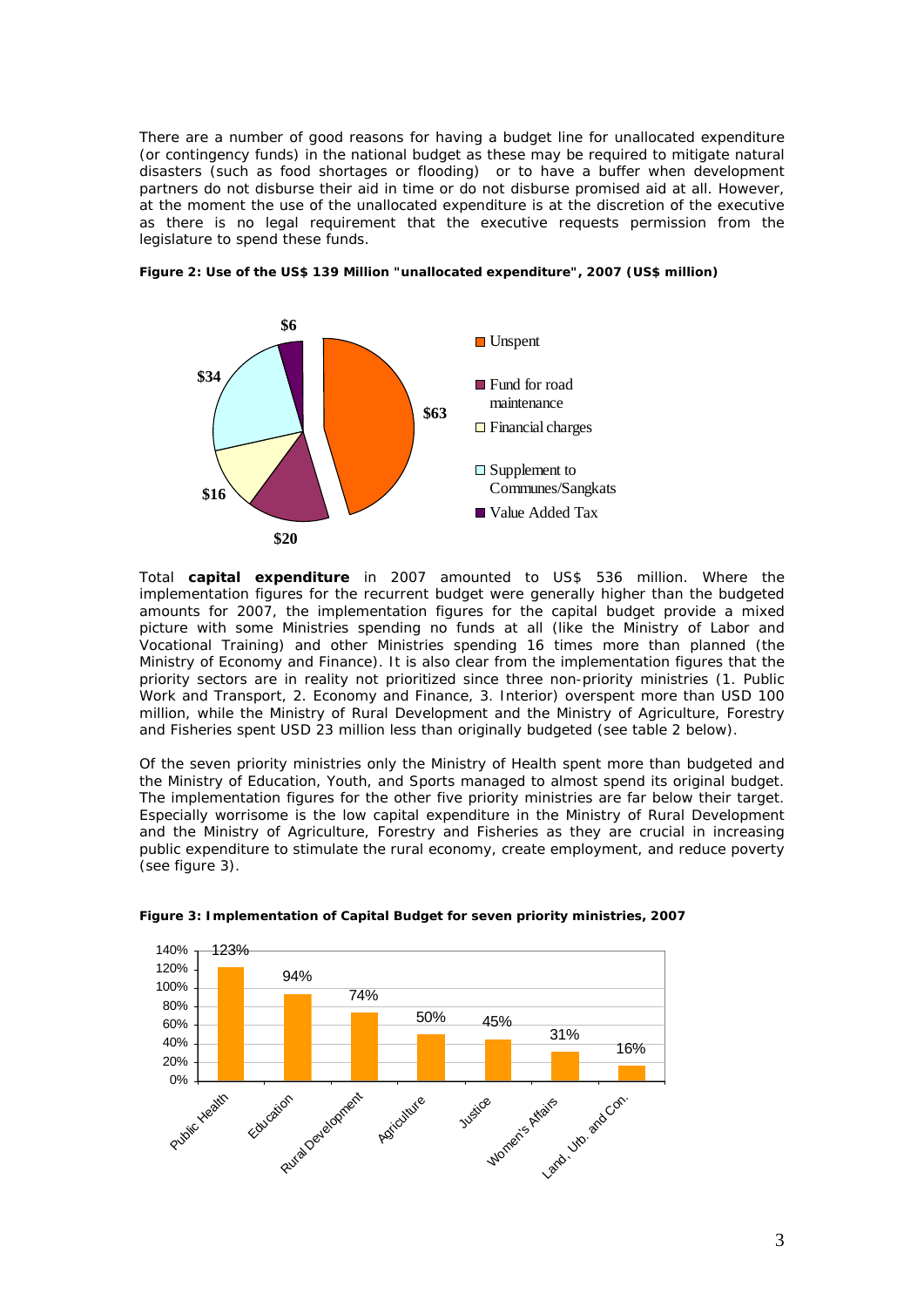A closer look at the low implementation figures in 2007 for the Ministry of Agriculture, Forestry, and Fisheries shows that 46 projects out of 53 spent less than budgeted in 2007 with the following such as the "agricultural development program<sup>[2](#page-4-0)</sup>" (US\$ 6.2 million under-expenditure), and the "development and research institute on Agro-industry" project<sup>[3](#page-4-1)</sup> (US\$ 1.2 million under-expenditure). Of the total of 23 projects in the Ministry of Rural Development, 21 spent less than budgeted. The highest under expenditure was in project number 1205 "North-west Rural development" (US\$ 1.5 million) and project number 430 "Taking care of 2,237 km rural road" (US\$ 2.0 million) which was not implemented at all.

As capital expenditure in the Ministry of Rural Development and the Ministry of Agriculture, Forestry and Fisheries are crucial to stimulate the rural economy, create employment, and reduce poverty, the expenditure pattern shown above is not good news for the rural poor that depend on agriculture and agriculture related activities. The Royal Government should explain the under-expenditure in these important areas and address the underlying reasons as a matter of priority.

| Rank           | <b>Ministry / Agency</b>                       | 2007          | 2007               | Over/under  |         |
|----------------|------------------------------------------------|---------------|--------------------|-------------|---------|
|                |                                                | <b>Budget</b> | <b>Expenditure</b> | expenditure |         |
| 1              | Ministry of Public Work and Transport          | 103,421       | 162,828            | 59,407      | 57%     |
| $\overline{2}$ | Ministry of Economy and Finance                | 2,289         | 39,500             | 37,211      | 1,626   |
|                |                                                |               |                    |             | $\%$    |
| $\overline{3}$ | <b>Ministry of Health</b>                      | 98,195        | 120,305            | 22,110      | 23%     |
| 4              | Ministry of Interior                           | 14,265        | 25,835             | 11,570      | 81%     |
| 5              | Cambodian Authority on Mine Action and         | 400           | 930                | 530         | 133%    |
|                | Mine Victim Rescue                             |               |                    |             |         |
| 6              | <b>State Secretariat of Public Function</b>    | 38            | 38                 | $\Omega$    | 0%      |
| 7              | Ministry of Planning                           | 310           | $\Omega$           | $-310$      | $-100%$ |
| 8              | Ministry of NA and Senate Relations and        | 500           | $\Omega$           | $-500$      | $-100%$ |
|                | Inspection                                     |               |                    |             |         |
| 9              | Ministry of Cult and Religion                  | 850           | $\Omega$           | $-850$      | $-100%$ |
| 10             | Ministry of Labor and Vocational Training      | 1,240         | $\Omega$           | $-1,240$    | $-100%$ |
| 13             | <b>Ministry of Justice</b>                     | 3,641         | 1,641              | $-2,000$    | $-55%$  |
| 18             | <b>Ministry of Education, Youth and Sports</b> | 71,218        | 66,910             | $-4,308$    | $-6%$   |
| 21             | <b>Ministry of Rural Development</b>           | 20,410        | 15,082             | $-5,328$    | $-26%$  |
| 23             | Ministry of Land Management, Urban             | 8,980         | 1,450              | $-7,530$    | $-84%$  |
|                | <b>Planning and Construction</b>               |               |                    |             |         |
| 24             | <b>Ministry of Women's Affairs</b>             | 14,707        | 4,531              | $-10,176$   | $-69%$  |
| <b>26</b>      | Ministry of Agriculture, Forestry and          | 36,162        | 18,132             | $-18,030$   | $-50%$  |
|                | <b>Fisheries</b>                               |               |                    |             |         |

#### **Table 2: Implementation of the 2007 capital budget (in US\$ thousand)**

#### **Concluding comments on 2007 Budget Implementation**

In the 2007 Budget implementation it can be seen that the Royal Government is good at managing its *recurrent budget* as almost all ministries receive their allocated funds. However, when additional money is available only the health and education sector benefit from this and while other priority sectors are left behind and funds are spend on salaries, travel expenses, office equipment etc in non-priority ministries such as: 1) the Office of the Council of Ministers; 2) the Ministry of Industry, Mines and Energy; and 3) the Ministry of Foreign Affairs.

The implementation of the 2007 *capital budget* is good for the Ministry of Health, reasonable for the Ministry of Education and poor for the other five priority ministries, especially the Ministry of Rural Development and the Ministry of Agriculture, Forestry and Fisheries. With poverty reduction in the fastest possible manner being Government's

 $\overline{a}$ 

<span id="page-4-0"></span><sup>&</sup>lt;sup>2</sup> Project number 1147

<span id="page-4-1"></span><sup>&</sup>lt;sup>3</sup> Project number 694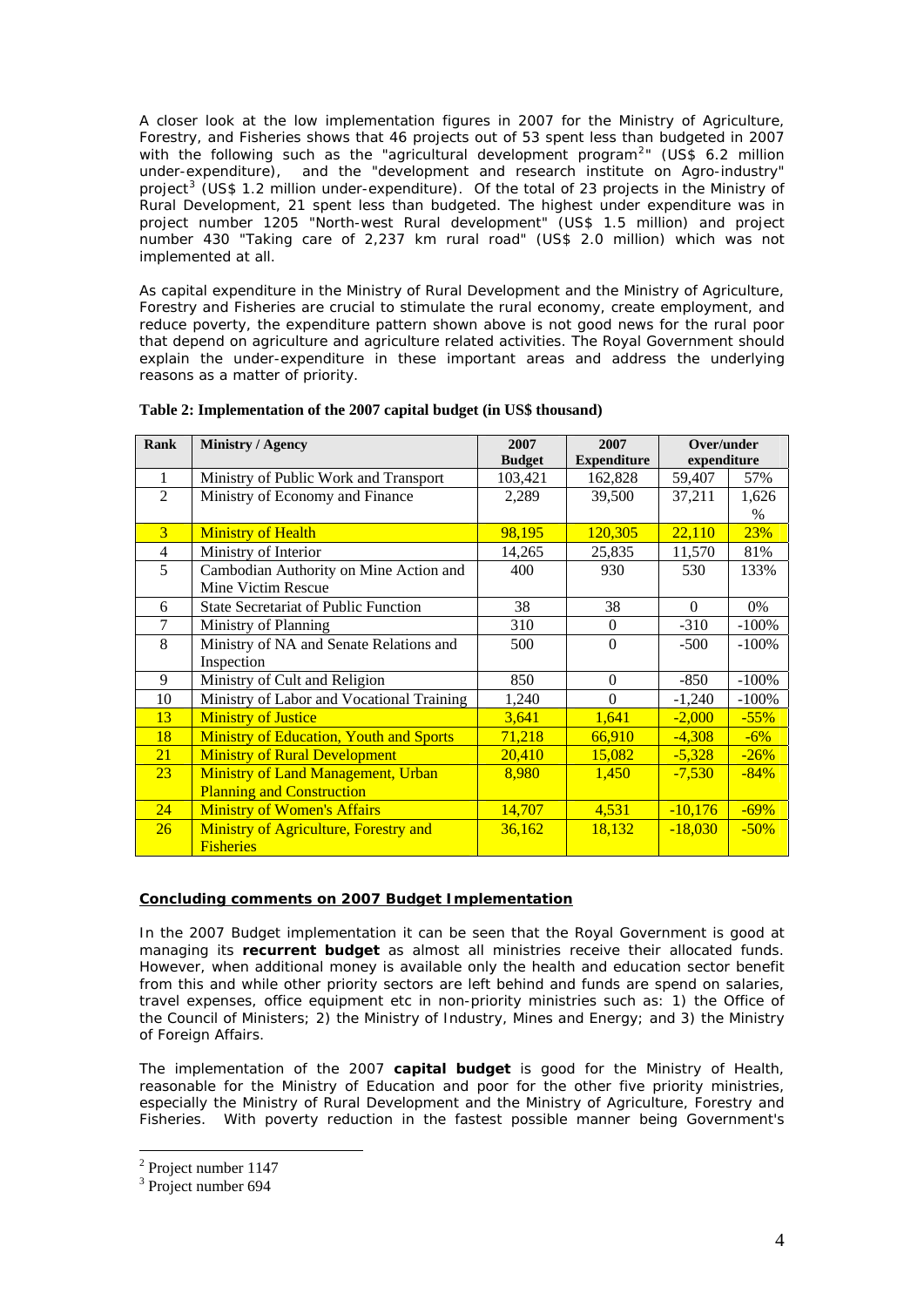foremost priority, it has to be concluded that there is a lack of linkage between the RGC's policy objectives and the National Budget.

Given RGC's policy objectives and the implementation of the 2007 Budget Law, the two issues that need an explanation by the Royal Government are:

- 1. What is the explanation for the large discrepancies between the national budget and its implementation;
- 2. Why are the seven priority ministries not systematically prioritized in terms of budget allocation?

#### **THE 2008 BUDGET LAW**

The *process of the adoption of the 2008 National Budget* was according to the time table outlined in the 2007 National Budget Law. The Law on Financial Management for 2008 was enacted by the National Assembly on November 30, 2007 at its 7th session of the 3rd legislature and unanimously approved by the Senate on its forms and legal concepts. It needs to be noted here that civil society concerns related to the 2008 Draft Budget Law were presented to the representatives from the National Assembly and the Senate during a workshop organized by the NGO Forum on Cambodia, the Economic Institute of Cambodia, and the Cambodia Canada Legislative Support Project on 27 November 2007. Although there has been considerable debate on the draft Budget Law between the legislature and the executive, this has not resulted in any changes in allocations in the budget law promulgated by the King.

Total *recurrent expenditure allocations* in the 2008 Budget Law increased by 21 percent to US\$ 839 million compared to the 2007 Budget Law. The highest increase in the 2008 Budget Law is a US\$ 47 million increase for precautionary expenses (which falls under unallocated expenditure), bringing its total to US\$ 132 million for the 2008 Budget. Since the RGC did not spend anything under "precautionary expenditure" in 2007 (but used it to finance recurrent expenditure of the ministries), the massive increase in 2008 deserves an explanation. In the view of civil society these funds are better allocated to poverty alleviating projects in the rural areas and strengthening the judiciary. A good explanation on the possible use of these funds is important as their expenditure is fully at the discretion of the executive since no permission from the legislature is required prior to spending these funds.

Figure 4 provides an overview of the ten Ministries/Agencies with the highest increases in *recurrent budget* (percentage increase) for the 2008 Budget Law, as well as the priority ministries not included in the top-ten. One striking feature of figure 4 is that none of the "priority ministries" are included in the top-ten. The numbers in front of the Ministries is the ranking indicating their position relative to other Ministries thus, the Ministry of Rural Development received the 12th biggest increase and the Ministry of Agriculture the 31st biggest increase in percentage terms.



*Figure 4: Top-ten increases (plus priority ministries) in recurrent budget for 2008 (%)*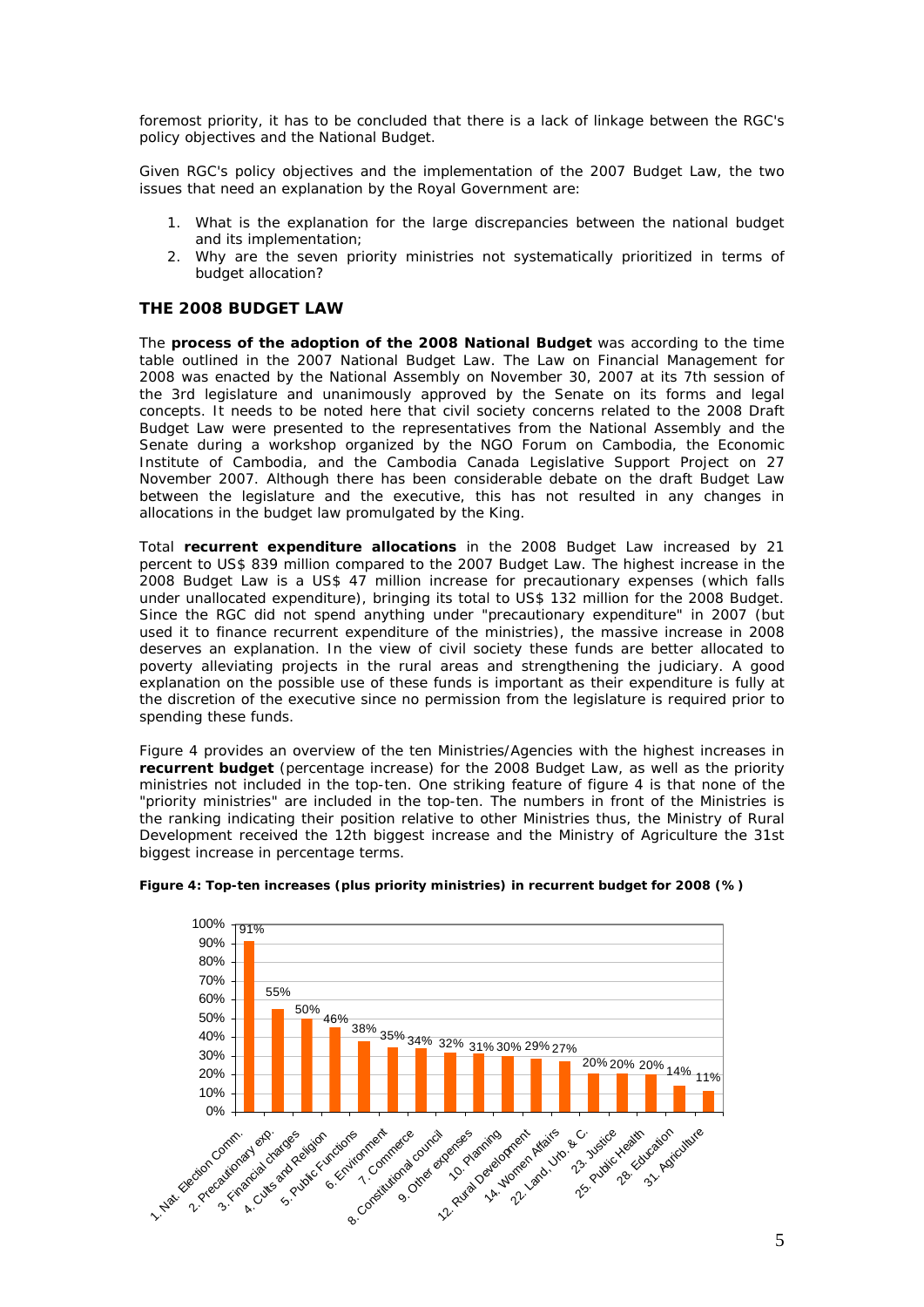Table 3 compares the figures for planned current expenditure from the 2007 and 2008 Budget Laws (not corrected for inflation) and ranks the top-ten Ministries with the highest increases in dollar terms, together with the "priority ministries" that are not in the top-ten. The highest increase shown in table 3 is not for a particular ministry but is a USD 47 million increase for precautionary expenses (which is a sub-heading under "unallocated expenditure) bringing the total to US\$ 132 million.

| Rank           | <b>Ministry / Agency</b>                       | 2007 B.L       | 2008 B.L       | <b>Increase/Decrease</b> |            |  |
|----------------|------------------------------------------------|----------------|----------------|--------------------------|------------|--|
|                |                                                | <b>Current</b> | <b>Current</b> |                          |            |  |
| 1              | Precautionary expenses (chapter 09)            | 85,345         | 132,486        | 47,141                   | 55%        |  |
| $\overline{2}$ | <b>Ministry of Education, Youth and Sports</b> | 133,171        | 151,707        | 18,537                   | 14%        |  |
| $\overline{3}$ | <b>Ministry of Public Health</b>               | 82,177         | 98,733         | 16,556                   | <b>20%</b> |  |
| $\overline{4}$ | Ministry of Social and Veteran Affairs         | 29,103         | 36,234         | 7,130                    | 24%        |  |
|                | and Rehabilitation                             |                |                |                          |            |  |
| 5              | Financial charges (chapter 66)                 | 12,195         | 18,293         | 6,098                    | 50%        |  |
| 6              | Office of Council of Ministers                 | 20,732         | 26,805         | 6,073                    | 29%        |  |
| 7              | Ministry of Interior - Public Security         | 45,568         | 51,398         | 5,830                    | 13%        |  |
| 8              | National Assembly                              | 16,341         | 20,969         | 4,627                    | 28%        |  |
| 9              | Ministry of Defense                            | 78,171         | 81,707         | 3,536                    | 5%         |  |
| 10             | <b>Ministry of Rural Development</b>           | 9,088          | 11,702         | 2,614                    | <b>29%</b> |  |
| 15             | Ministry of Agriculture, Forestry and          | 14,506         | 16,163         | 1,657                    | 11%        |  |
|                | <b>Fisheries</b>                               |                |                |                          |            |  |
| 19             | <b>Ministry of Women's Affairs</b>             | 4,000          | 5,089          | 1,089                    | 27%        |  |
| 24             | <b>Ministry of Justice</b>                     | 4,594          | 5,527          | 932                      | 20%        |  |
| 31             | <b>Ministry of Land Management, Urban</b>      | 3,923          | 4,720          | 797                      | <b>20%</b> |  |
|                | <b>Planning and Construction</b>               |                |                |                          |            |  |

| Table 3: Allocations in the 2008 recurrent budget (in US\$ thousand) |
|----------------------------------------------------------------------|
|----------------------------------------------------------------------|

Total *allocations for capital expenditure* in the 2008 Budget Law increased by 10 percent to US\$ 603 million compared to the US\$ 548 million allocated in the 2007 Budget Law. Figure 5 provides an overview of the ten Ministries/Agencies with the highest increases in capital budget (percentage increase) for the 2008 Budget Law, as well as the priority ministries not included in the top-ten. The figure clearly shows that only two "priority ministries" feature in the top-ten (Ministry of Agriculture and the Ministry of Public Health) and that four priority ministries see their capital budgets reduced.Given the need to increase public spending in the rural areas the 42 percent increase in the capital budget for the Ministry of Agriculture is encouraging, however it needs to be noted that the implementation share in 2007 stood at only 50 percent. The reduction in the capital budget for the Ministry of Rural Development by 14 percent deserves an explanation by the Royal Government as it is not in line with the poverty reducing objectives set-out in the NSDP 2006-2010.